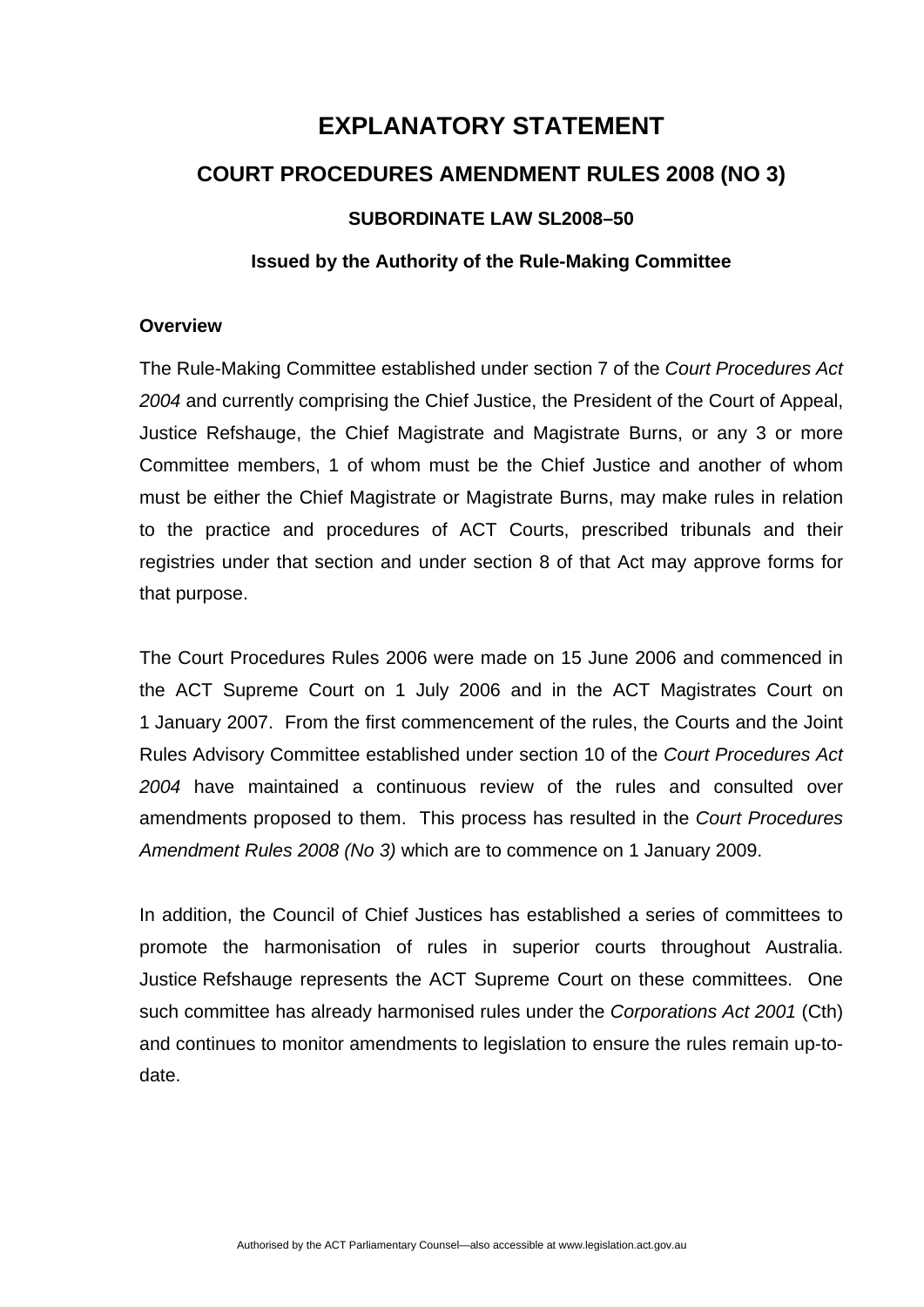The Court Procedures Amendment Rules 2008 (No 3) make the following amendments. They

- correct a note to rule 1701(2) which should have been corrected when rule 1721 was amended;
- provide for a standard sum for costs payable on the winding up of a company;
- make rules to give effect to changes in committals effected by the *Crimes Legislation Amendment Act 2008* (ACT) by providing times for taking certain steps;
- permit the Master to deal with consent orders and interlocutory matters under the *Legal Profession Act 2006* (ACT);
- amend the subpoena provisions to regularise the common and sensible practice of allowing the scheduling of witnesses at hearings;
- update the costs claimable in proceedings for debts or liquidated demands;
- make rules to give effect to the *Cross-Border Insolvency Act 2008* (Cth).

At the same time, certain forms have been approved to give effect to some of these changes.

### **Notes of the Rules**

### **Rules 1, 2 and 3**

Clauses 1, 2 and 3 are formal and technical clauses. Clause 1 names the rules. Clause 2 stipulates the commencement day, namely 1 January 2009, except for rule 6 which commences on the date the *Crimes Legislation Amendment Act 2008* (ACT) commences. Clause 3 specifies the rules which these rules amend.

Rule 4 - The Court Procedures Amendment Rules 2008 (No 1) amended rule 1721 to provide that reserved costs are automatically included in the costs of proceedings unless the court otherwise orders thus reversing the previous position which had caused numerous post-judgment applications. It also amended a note to rule 1700. It has been pointed out that the note to rule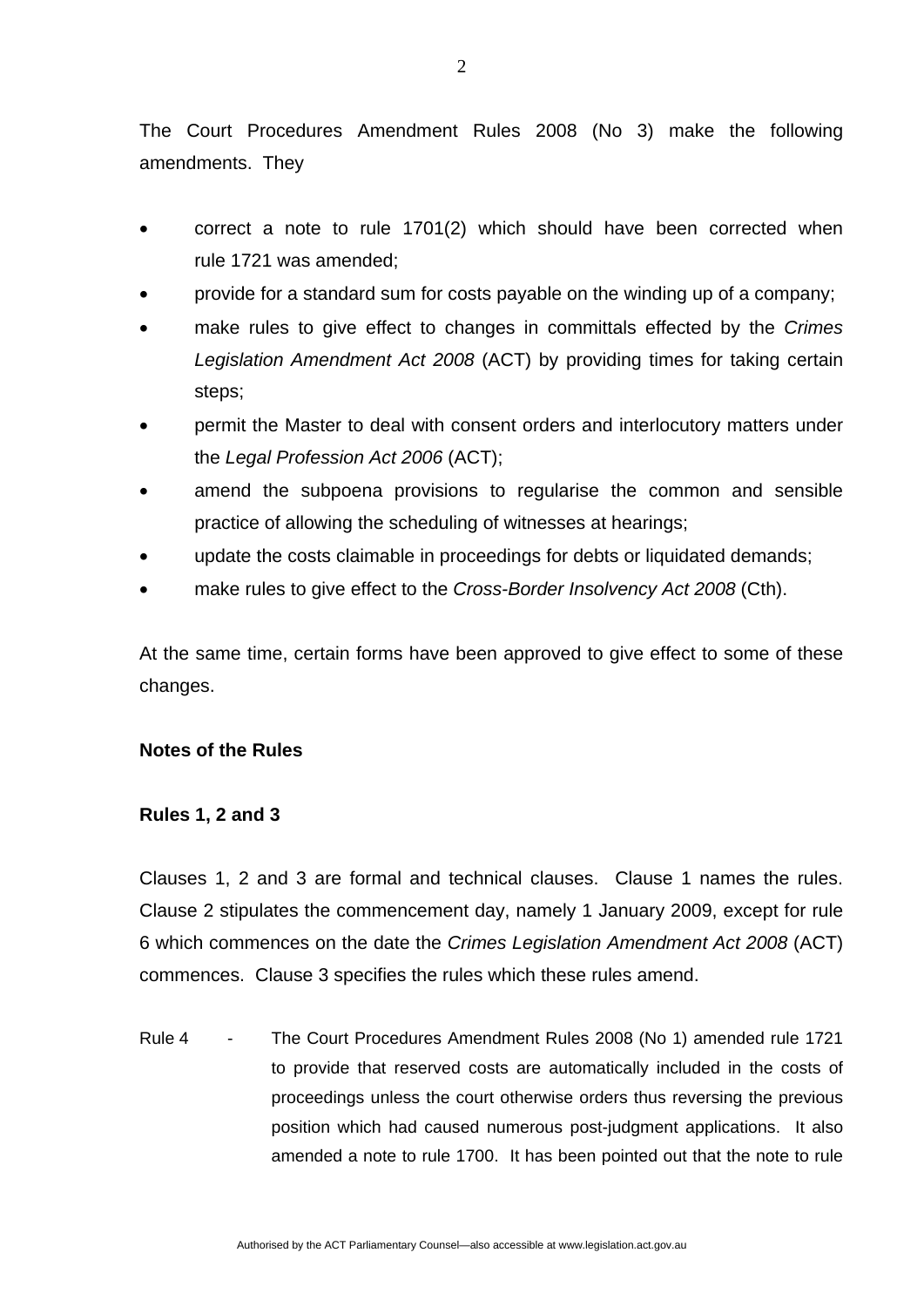1701(2) was in the same terms and is now incorrect. Accordingly this rule amends the note to rule 1701(2) in the same way, as is appropriate.

Rule 5 - The Joint Rules Advisory Committee received a submission suggesting that it would be helpful to members of the profession were a "default" or standard sum to be specified for the costs of a winding up application rather like the "default" costs of a default judgment (see Schedule 3 to the Rules). A number of files in the Registry of completed and discontinued winding up applications were inspected and a fee for such work of \$3,400 was recommended which the Committee accepted. This rule establishes the framework for that fee.

> The rule as proposed permits the prescribed costs to be the costs awarded and payable on a winding up, (or on dismissal of an application for a winding up if appropriate) without the need for an assessment of costs, but permits a party to seek a greater amount of costs if it wishes to do so.

Rule 6 - The *Crimes Legislation Amendment Act 2008* (ACT) has made a number of amendments to the *Magistrates Court Act 1938* (ACT) to provide for, inter alia, a reform of committal hearings, principally to mandate "paper committals".

> The committal reforms required rules to be made to provide time limits for the service of relevant documents and this rule provides these time periods as 28 days. This time was agreed after consultation with the profession.

Rule 7 - The Rules currently provide both the provision set out in this rule (which remains) as well as a prohibition preventing the Master from exercising any of the powers of the court under the *Legal Profession Act 2006*. This has prevented the Master from entering judgments or orders by consent, dealing with interlocutory applications and the like. These are clearly powers that the Master should exercise and which will encourage efficient and inexpensive disposal of such litigation.

> This rule omits that latter provision, thereby allowing the Master to exercise such a power. Naturally, it would not have the effect of permitting the